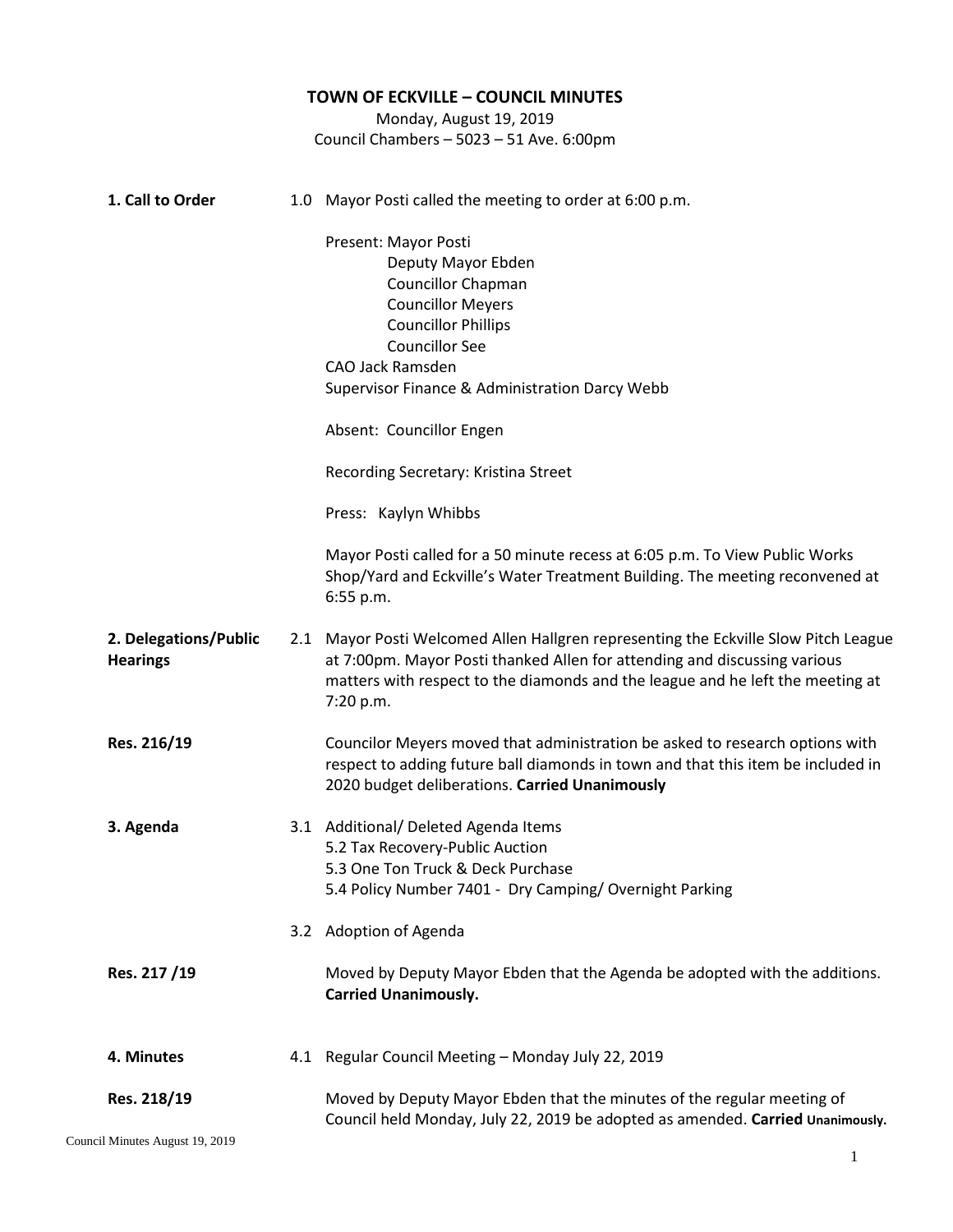| 5. Action Items-<br>Request for Decision -<br>100 <sup>th</sup> Anniversary<br>Committee    | 5.1 Council discussed adding Committee Members to the 100 <sup>th</sup> Anniversary<br>Committee.                                                                                                                                                                                                                                      |
|---------------------------------------------------------------------------------------------|----------------------------------------------------------------------------------------------------------------------------------------------------------------------------------------------------------------------------------------------------------------------------------------------------------------------------------------|
| Res. 219/19                                                                                 | Deputy Mayor Ebden moved that Jean Maki, Deb Macrae, Jacquie Palm-Fraser &<br>Alexis Berger be appointed as members of the Eckville 100 <sup>th</sup> Anniversary<br>Committee. Carried Unanimously.                                                                                                                                   |
| Request for Decision,<br>Tax Recovery - Public<br>Auction                                   | 5.2 Administration presented Council with a request to amend the reserve bid on a<br>property.                                                                                                                                                                                                                                         |
| Res. 220/19                                                                                 | Moved by Councilor See that motion number 201/19 be rescinded and that, for<br>public auction purposes, a reserve bid of \$134,880 be set for the property<br>described as Lot 15, Block 4, Plan 6117AQ and a reserve bid of \$136,780 be set<br>for the property described as Unit 323, Lot 10, Plan 8920768. Carried<br>Unanimously, |
| <b>Request for Decision</b><br>Purchase a new one ton<br>truck & Deck                       | 5.3 Administration provided Council with a request to purchase a new one ton truck<br>and deck.                                                                                                                                                                                                                                        |
| Res. 221/19                                                                                 | Moved by Councilor Meyers that the CAO be authorized to purchase a new one<br>ton truck with corresponding deck and further that the CAO be authorized to<br>expend a maximum amount of fifty six thousand dollars on the purchase as per<br>the Town of Eckville Approved 2019 Capital Budget. Carried Unanimously.                   |
| Request for Decision -<br>Dry/Overnight Camping<br>Policy                                   | 5.4 Council discussed revising the Dry Camping/Overnight Parking on Municipal<br>Lands.                                                                                                                                                                                                                                                |
| Res. 222/19                                                                                 | Moved by Councilor Chapman that administration be directed to revise the Town<br>of Eckville's Dry/overnight Camping Policy and bring it back to the September 30 <sup>th</sup><br>Regular Council meeting. Carried Unanimously.                                                                                                       |
| 6. Bylaws, Policies<br>Appointment of Assessor<br>as Designated Officer<br>Bylaw No. 755-19 | 6.1 Bylaw # 755-19 (Appointment of Assessor As Designated Officer Bylaw                                                                                                                                                                                                                                                                |
| Res. 223/19                                                                                 | Moved by Deputy Mayor Ebden that 1 <sup>st</sup> reading be given to Bylaw No. 755-19<br><b>Carried Unanimously.</b>                                                                                                                                                                                                                   |
| Res. 224/19                                                                                 | Moved by Councilor See that 2 <sup>nd</sup> reading be given to Bylaw No. 755-19<br><b>Carried Unanimously.</b>                                                                                                                                                                                                                        |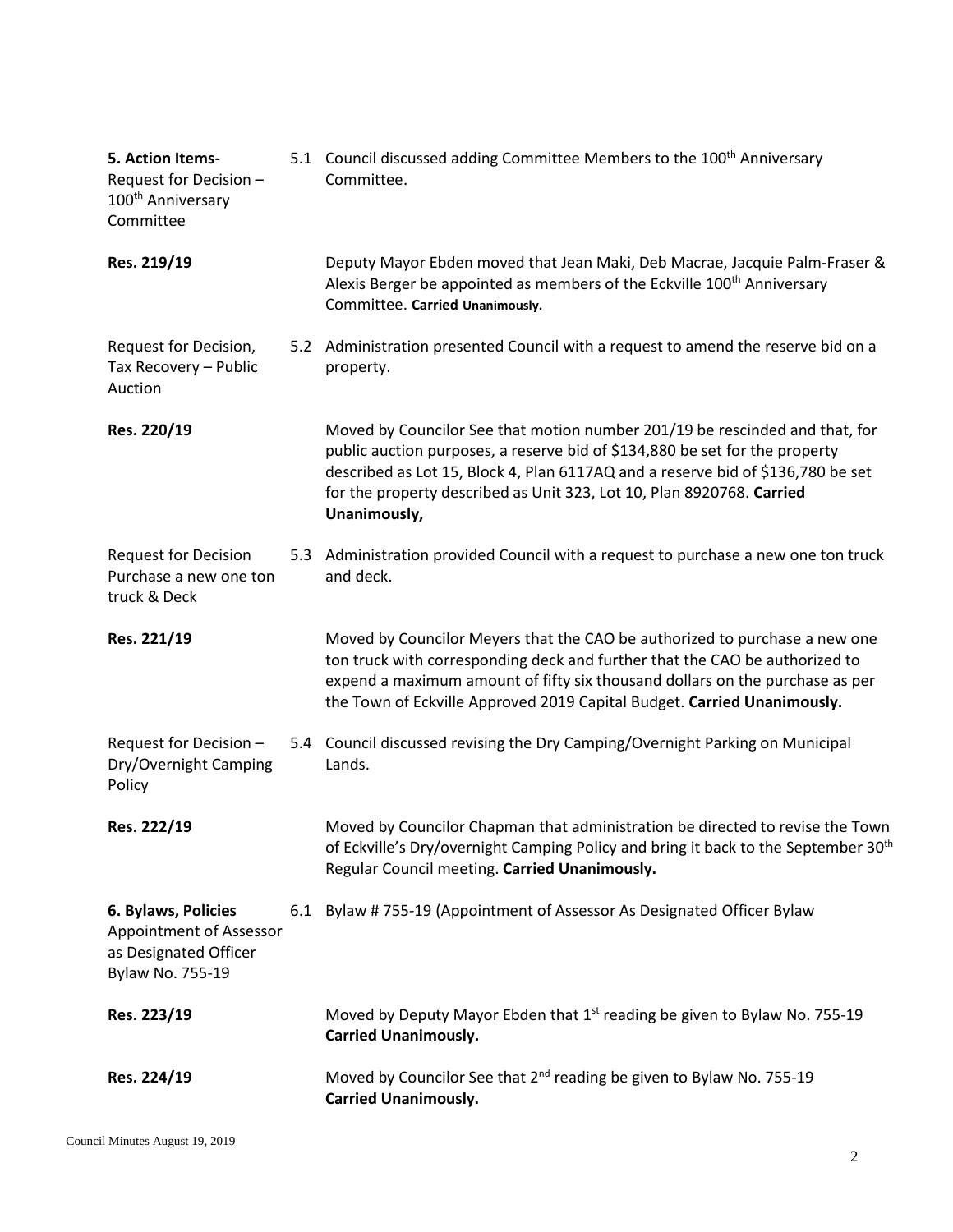| Res. 225/19                                      |     | Moved by Mayor Posti that consent be given to present Bylaw No. 755-19 for 3rd<br>and final reading. Carried Unanimously.        |
|--------------------------------------------------|-----|----------------------------------------------------------------------------------------------------------------------------------|
| Res.226/19                                       |     | Moved by Deputy Mayor Ebden that 3rd and final reading be given to Bylaw No.<br>755-19. Carried Unanimously.                     |
| 7. Reports                                       |     |                                                                                                                                  |
|                                                  |     | 7.1 Management Report August 19, 2019                                                                                            |
| Res. 227/19                                      |     | Moved by Deputy Mayor Ebden that the management report be accepted as<br>presented. Carried Unanimously.                         |
|                                                  |     | 7.2 Financial Report-Q3 Spend Report, AP Report July 25,31 & August 15 <sup>th</sup> , 2019                                      |
| Res. 228/19                                      |     | Moved by Councilor Philips that the Financial Reports be accepted as presented.<br><b>Carried Unanimously.</b>                   |
|                                                  |     | 7.3 Animal Control Services July 2019                                                                                            |
| Res. 229/19                                      |     | Moved by Deputy Mayor Ebden that the Animal Control Services report be<br>accepted as presented. Carried Unanimously             |
| 8. Committee, Board<br><b>Reports</b>            |     | 8.1 Deputy Mayor Ebden reported on Communities In Bloom and attended the<br>Bentley Parade.                                      |
|                                                  |     | Mayor Posti gave an update on the Ambulatory Care Golf Tournament                                                                |
| Res. 230/19                                      |     | Moved by Councilor Phillips that the Committee & Board Reports be accepted for<br>information as presented. Carried Unanimously. |
| 9. Correspondence,                               |     |                                                                                                                                  |
| <b>Information Items</b>                         |     | 9.1 Lacombe County Highlights                                                                                                    |
|                                                  |     | 9.2 AUMA Award of Excellence                                                                                                     |
|                                                  |     | 9.3 CAEP Fall Engagement                                                                                                         |
|                                                  | 9.5 | 9.4 CAEP Red Tape Reduction<br>Interim MSI & GTF Funding                                                                         |
|                                                  |     | 9.6 Communities in Bloom                                                                                                         |
|                                                  | 9.7 | <b>Eckville Municipal Library</b>                                                                                                |
|                                                  |     | 9.8 Central Alberta Rodeo Association                                                                                            |
|                                                  |     | 9.9 Certificate of Appreciation                                                                                                  |
| Res. 231/19                                      |     | Moved by Councilor Meyers that the Correspondence & Information Items be<br>accepted as presented. Carried Unanimously.          |
| 10. Seminars, Meetings,<br><b>Special Events</b> |     | 10.1 Sylvan Lake Regional Waste Water Commission Grand Opening                                                                   |
|                                                  |     |                                                                                                                                  |

Moved by Deputy Mayor Ebden that Mayor Posti attend the Sylvan Lake Regional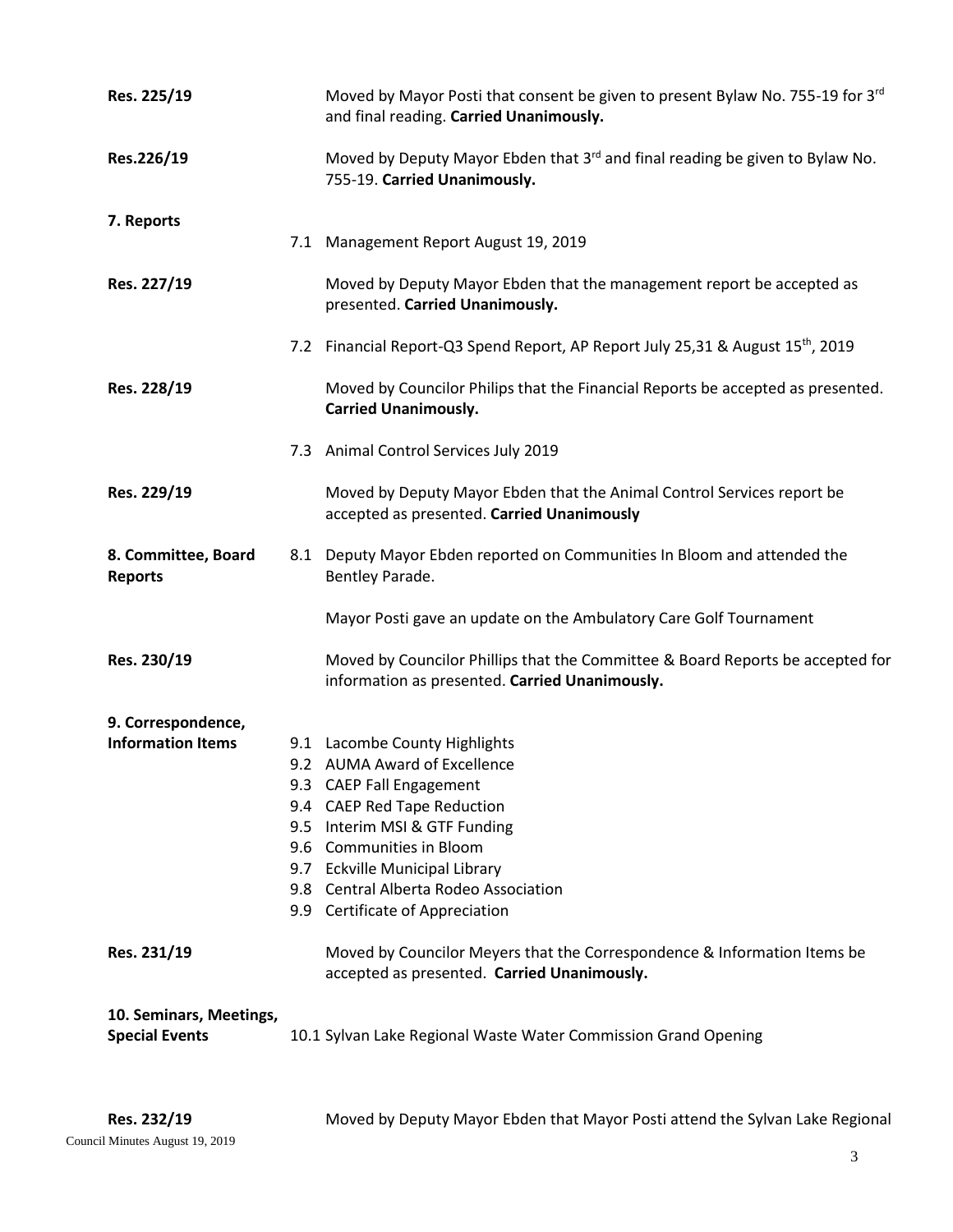|                               | Waste Water Grande Opening. Carried Unanimously                                                                       |
|-------------------------------|-----------------------------------------------------------------------------------------------------------------------|
| Res. 233/19                   | Moved by Deputy Mayor Ebden that Seminars, Meetings, Special Events be<br>accepted as presented. Carried Unanimously. |
| 11. Closed Session            | <b>11.1 None</b>                                                                                                      |
| 12. Committee of the<br>Whole | 12.1 Public Works Tour - Public Works Building & Pump House                                                           |
| 13. Adjournment               | 13.1 Adjournment                                                                                                      |
| Res.234/19                    | Mayor Posti adjourned the meeting at 8:40pm. Carried Unanimously                                                      |

Mayor CAO

\_\_\_\_\_\_\_\_\_\_\_\_\_\_\_\_\_ \_\_\_\_\_\_\_\_\_\_\_\_\_\_\_\_\_\_\_\_